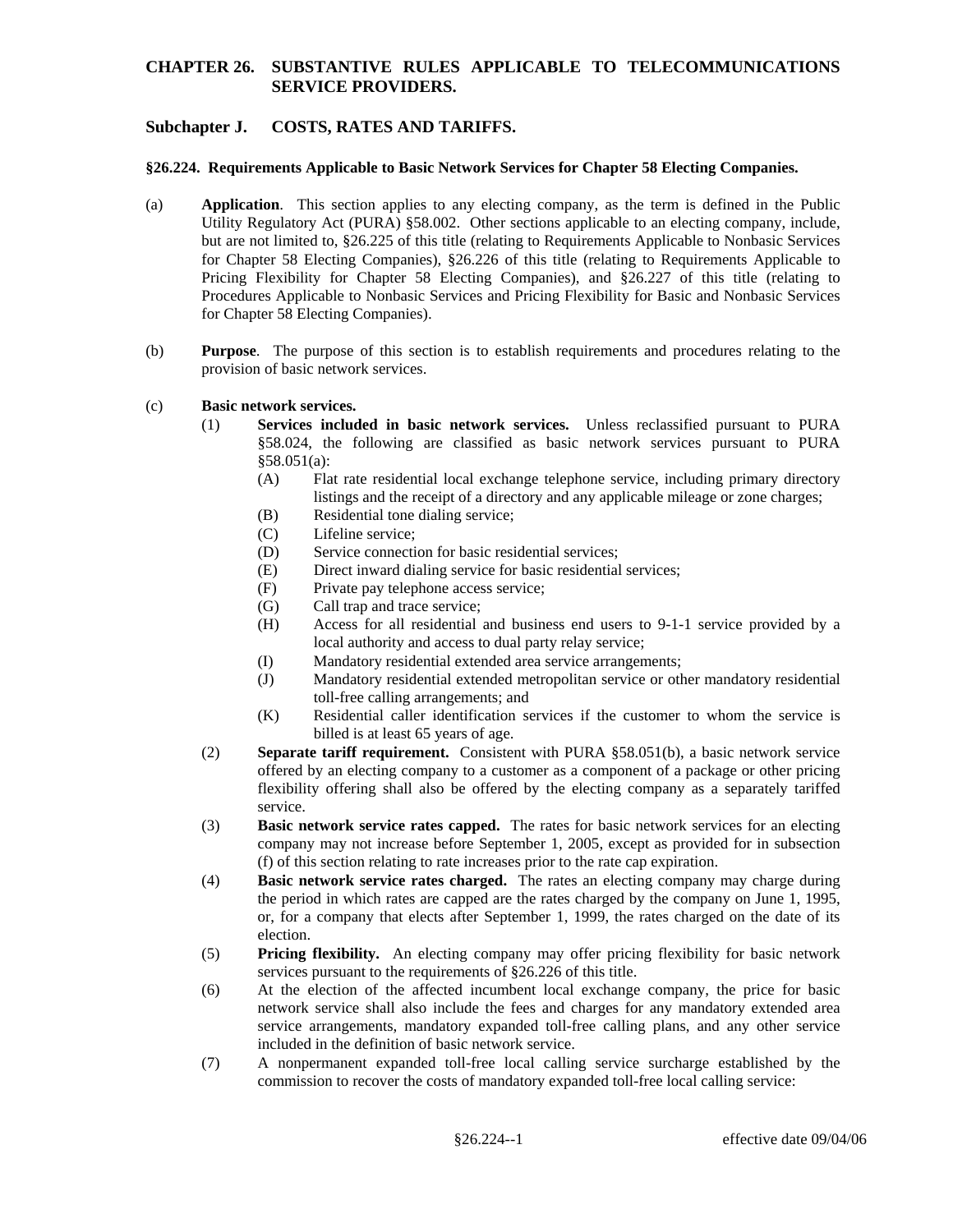# **Subchapter J. COSTS, RATES AND TARIFFS.**

- (A) is considered a part of basic network service; **§26.224(c)(7) continued**
- (B) may not be aggregated under subsection (c)(6) of this section; and
- (C) continues to be transitioned in accordance with commission orders and substantive rules.
- (d) **Requirement for changes to terms of a tariff offering.** Prior to being offered, a change in the terms of a basic network service tariff offering, such as rate increases and decreases of a basic network service, must receive commission approval. Section 26.207 of this title (relating to Form and Filing of Tariffs) and §26.208 of this title (relating to General Tariff Procedures) shall apply to tariffs offering a basic network service.
- (e) **Establishment of a long run incremental cost floor.** For purposes of this section, long run incremental cost (LRIC) shall be consistent with §26.215 of this title (relating to Long Run Incremental Cost Methodology for Dominant Certificated Telecommunications Utility (DCTU) Services). Establishment of a LRIC floor requires commission approval of a cost study prepared by an electing company pursuant to the standards in §26.214 of this title (relating to Long Run Incremental Cost (LRIC) Methodology for Services provided by Certain Incumbent Local Exchange Companies (ILECs) or §26.215 of this title, as applicable. After commission approval of a LRIC floor for a particular service, an electing company may change the rates of that service in accordance with the procedures in this section. The procedures in subsection (i) of this section, relating to rate decreases for basic network services, may not be available to an electing company for a service that does not have a LRIC floor.
- (f) **Rate increase prior to rate cap expiration.** For a four-year period following Chapter 58 election or until September 1, 2005, whichever occurs later, an increase in the rate for a basic network service is permitted only after commission approval and only within the following parameters:
	- (1) A rate increase for changes made by the Federal Communications Commission, as provided by PURA §58.056;
	- (2) A rate increase for companies with fewer than five million access lines that are complying with infrastructure commitments, as provided by PURA §58.057;
	- (3) A rate group reclassification, as provided by PURA §58.058.

#### (g) **Procedure for a rate increase prior to rate cap expiration.**

- (1) Prior to the rate cap expiration, an electing company is required to file an application to propose an increase in the rate for a basic network service. The application shall refer to this section, shall provide sufficient documentation to demonstrate that the rate increase meets the criteria prescribed in PURA Chapter 58, shall describe the increase, and shall identify the classes of customers and competitors to be affected by the electing company's application. The application shall also include any tariff sheets reflecting the proposed basic network service rate increase, as well as all data necessary to support the application. The application shall include a copy of the text of any proposed notice to customers. The proposed notice to customers shall comply with §26.208 of this title and shall meet the criteria prescribed in PURA §58.059 and §53.103. The application shall also state the electing company's preferred effective date, which shall be no earlier than 90 days after completion of notice.
- (2) The commission shall cause notice of the application to be published in the Texas Register. The Texas Register notice shall state the intervention deadline, which shall be no earlier than 40 days following publication of notice. After publication of notice in the Texas Register, the presiding officer shall establish a deadline for the filing of a staff recommendation, which shall be no earlier than five days following the intervention deadline.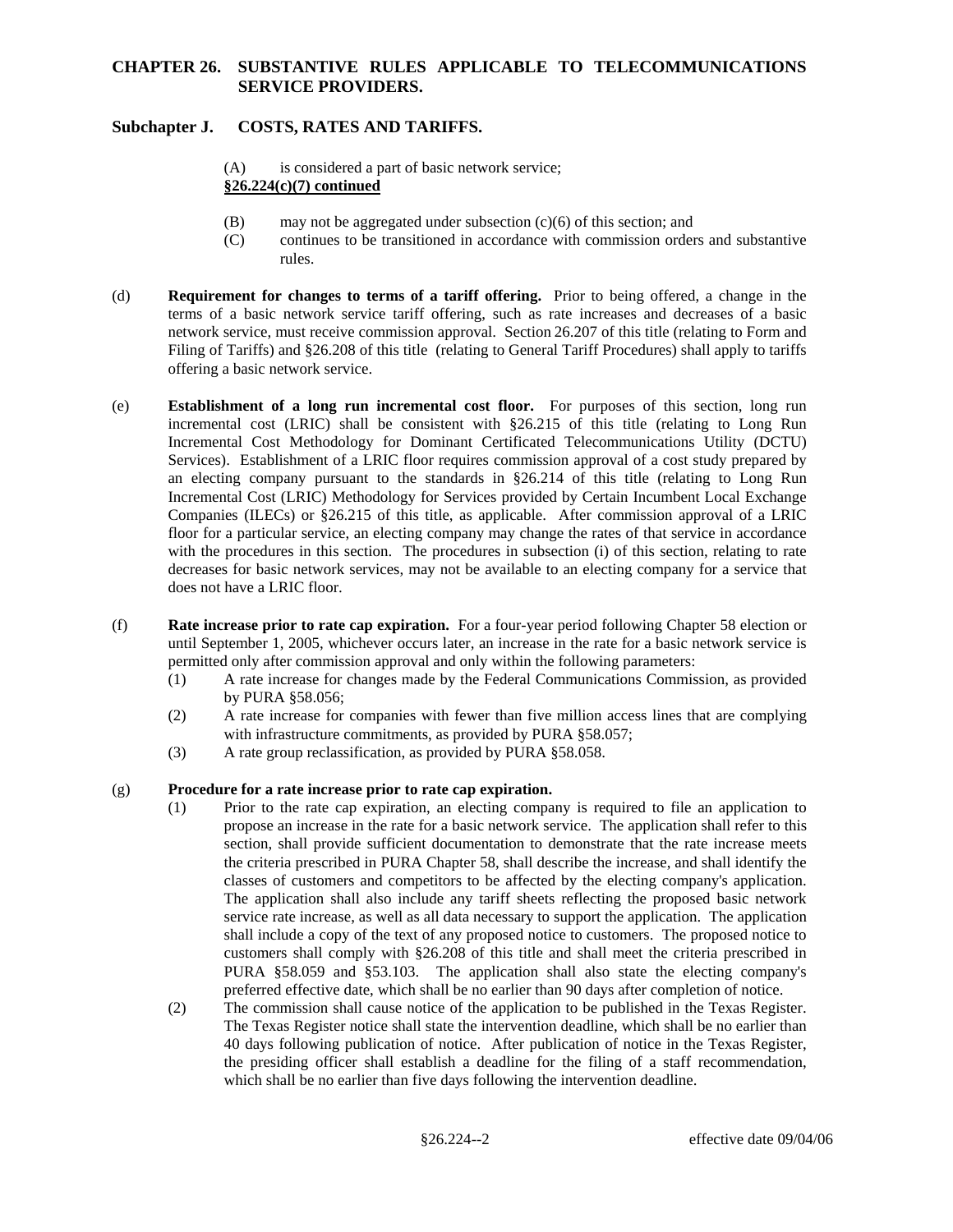### **Subchapter J. COSTS, RATES AND TARIFFS.**

#### **§26.224(g) continued**

- (3) Within 20 days after filing of the application, the presiding officer shall notify the applicant if material deficiencies exist in the application and if the proposed notice is inadequate.
- (4) Within 50 days after filing of the application, the applicant shall file an affidavit attesting to the fact that notice to customers was published in accordance with the requirements of PURA §58.059 and §53.103. The affidavit shall contain a copy of all notice given.
- (5) Following receipt of a request for intervention filed by an affected party, or on the recommendation of commission staff, or on the commission's own motion, the commission may suspend the effective date of the proposed rate increase and may hold a hearing. Within 185 days of the filing of a sufficient application, the commission shall issue an order approving or modifying the rate increase or, alternatively, rejecting the rate increase if it is not in compliance with this section and PURA §§58.056, 58.057 or 58.058. Any order modifying or rejecting the proposed rate increase shall specify why the proposed increase is not in compliance with the applicable provisions of PURA §§58.056, 58.057 or 58.058 and the means by which the proposed increase may be brought into compliance.
- (h) **Rate increase after rate cap expiration.** After a four-year period following Chapter 58 election or until September 1, 2005, whichever occurs later, a basic network service rate increase may be made pursuant to PURA §58.060.
- (i) **Rate decrease.** Consistent with PURA §58.055(c), an electing company may decrease a rate for a basic service at any time to an amount above the service's appropriate cost. If the electing company has been required to perform or has elected to perform a long run incremental cost study, the appropriate cost for the service is the service's long run incremental cost.
	- (1) After commission approval of a LRIC floor, an electing company shall follow the procedures in this subsection to decrease a rate for a basic network service or to change the tariff terms of a basic network service.
	- (2) An electing company shall file an application to decrease the rate for or change the tariff terms of a basic network service. On the same date, an electing company shall file one or more tariff sheets to decrease a rate for or change the tariff terms of a basic network service with the application and all data necessary to support the application shall accompany the tariff sheets.
	- (3) The commission shall cause notice of the application to be published in the Texas Register. The Texas Register notice shall state the intervention deadline, which shall be no earlier than 15 days following publication of notice. On or before five days after the intervention deadline, commission staff may file a recommendation to suspend, docket or reject the application. If either a request for intervention or a recommendation to docket is filed, the expedited administrative procedures in this subsection shall no longer apply. If neither an intervention request nor a staff recommendation to suspend, docket or reject the application is filed, the tariff sheets shall be approved by the commission effective ten days following the intervention deadline.

#### (j) **Proprietary or confidential information.**

- (1) Information filed pursuant to this rule is presumed to be public information. An electing company shall have the burden of establishing that information filed pursuant to this rule is proprietary or confidential.
- (2) Nothing in this subsection shall be construed to change the presumption that information filed pursuant to this rule is public information. An electing company that intends to rely upon data it purports is proprietary or confidential in support of an application made